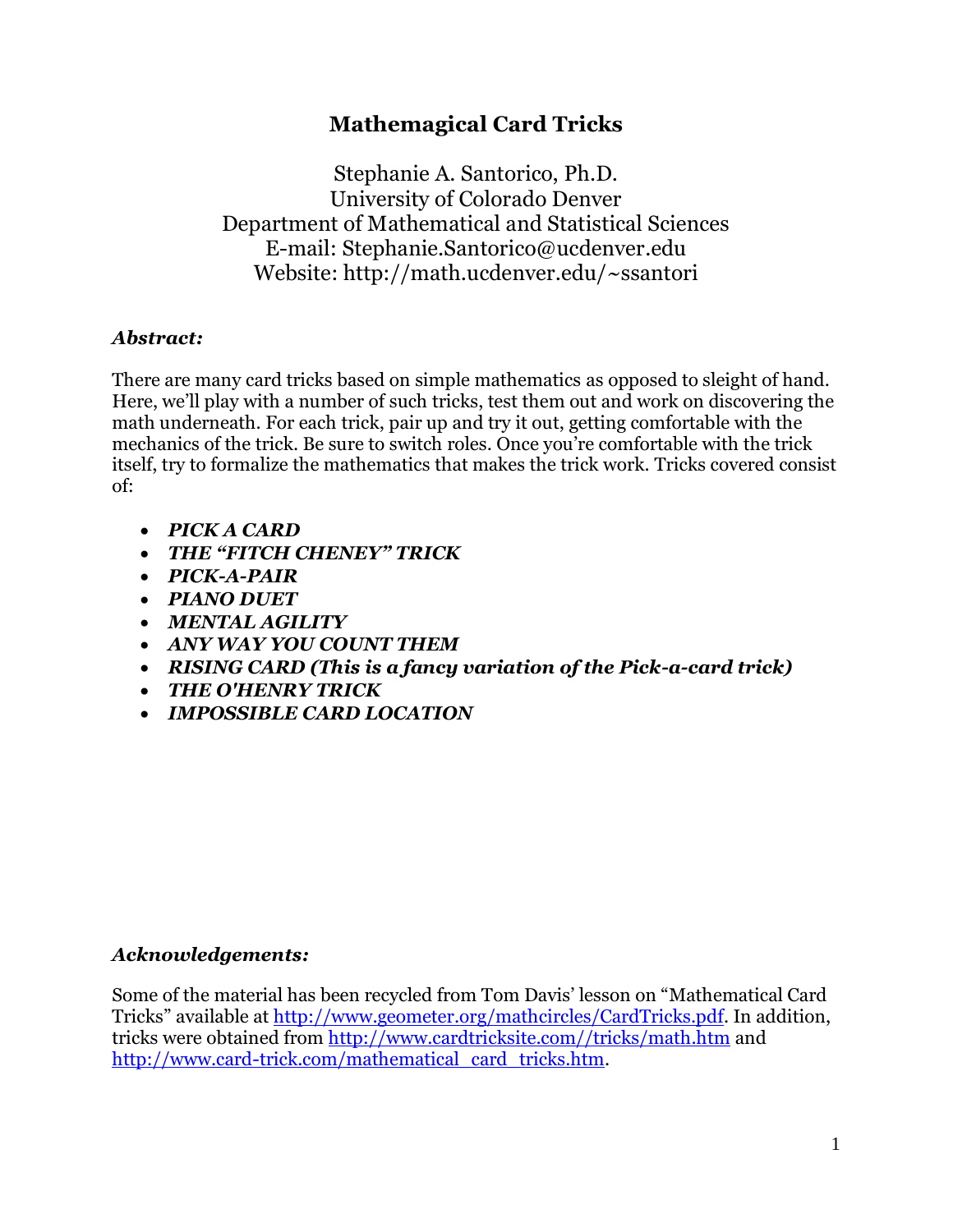# *PICK A CARD*

Deal 27 cards, face up onto a table in three columns with 9 cards in each. Ask your "victim" to choose a card but not to tell you what it is. Three times, ask in which column the card lies, and each time, collect the cards, putting the selected column between the cards in the other two columns, leaving the columns in order, and then deal the cards again by rows to make the next set of columns. After the third choice has been made and the cards re-dealt for the fourth time, the selected card will be number 14 – exactly halfway through the deck.

# *Extensions:*

- Can you predict where the selected card will end up if you keep track of where the column is stacked each of the three times? For example, if the procedure is followed and the stack is placed first on the bottom, then at the top and finally in the middle, where will the card end up on the fourth deal?
- Can the same trick be performed with 3 stacks of  $5$ ?  $5$  stacks of  $5$ ? Etc.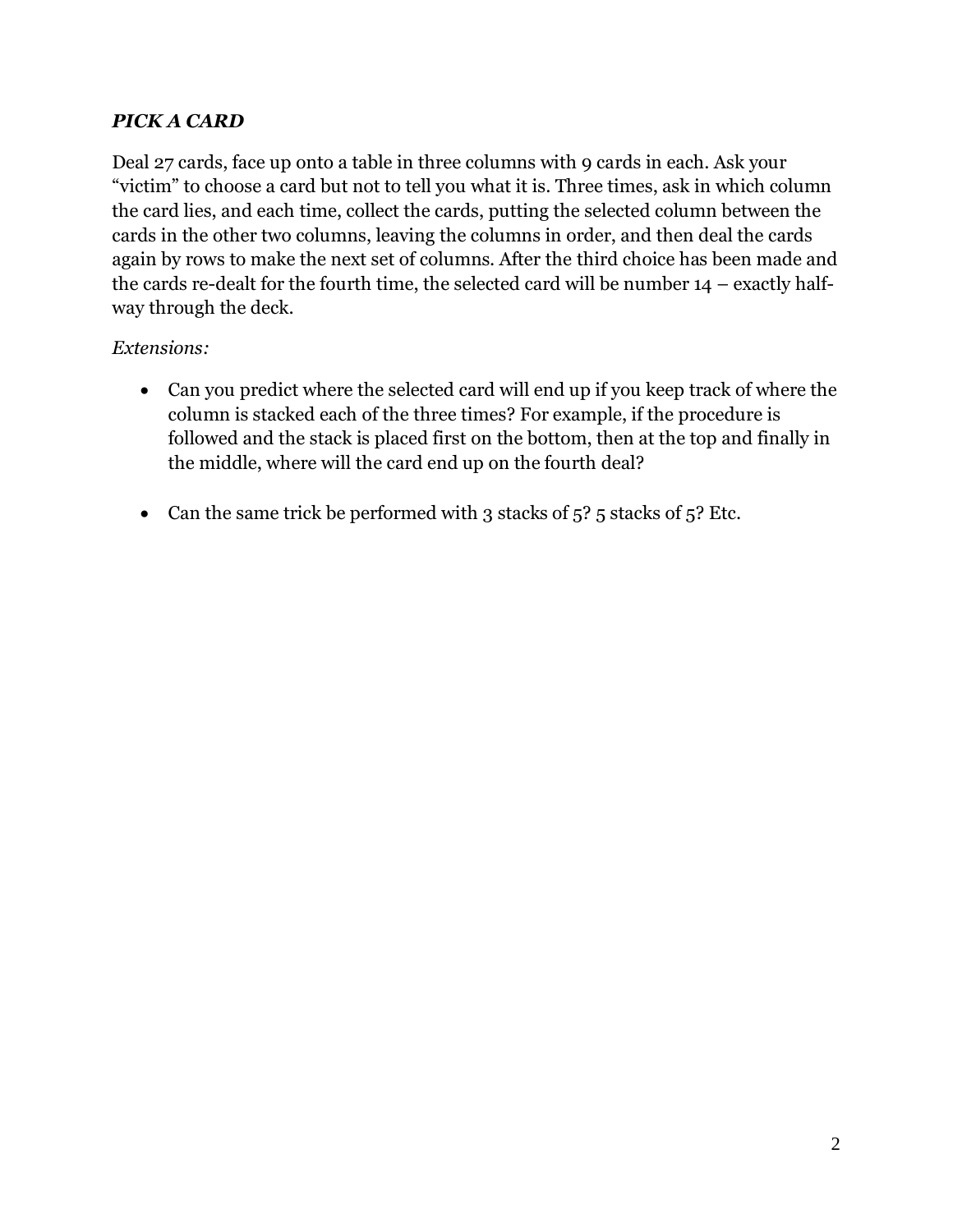## *A SOLUTION FOR THE PICK A CARD TRICK:*

Each choice by the "victim" reduces the number of possibilities by 1/3. Since there were 27 choices originally, there will be 9 after the first selection, 3 after the second, and 1 after the third. You can show what is happening by starting with each column consisting of a different suit, and it's even better if the cards in the columns are in order, say A, 2, 3, ..., 9. After the first selection, the selected suit must be in the middle three rows. The next selection will make the selected card be one of those in the middle row, and the final selection will force it to be in the exact middle: card number 14.



The three deals above show what happens if you begin with the cards in the arrangement on the left, and the "victim's" card happens to be a spade. The club row is put on top of the spade row and that on top of the heart row, so the second arrangement shows the cards after the second deal. All spades are in the middle three rows, in order.

Next, assume that the "victim's" card is in the third column (and so it must be a 3, 6 or 9, and we also know it was a spade). That column is put between the other two and dealt out, and as you can see, the 3, 6 and 9 of spades are in the center positions of each column. When the victim chooses his final column, and it is put between the other two, it will be the fifth card in the middle column, and will thus have  $9 + 4 = 13$  cards on top of it, making it the fourteenth card.

Note that after the third column selection is made, there is no need to re-deal the cards; you know the selected card is in the middle of the selected column, and once you know the card, you can do anything else in the world with the deck: shuffle it, add more cards from the rest of the deck, et cetera. Note also that if you make different, but consistent, choices of where to insert the selected column, you can make the chosen card appear in any position. For example, if you place the selected column on top each time, after the third choice, the card will be on the very top of the pile.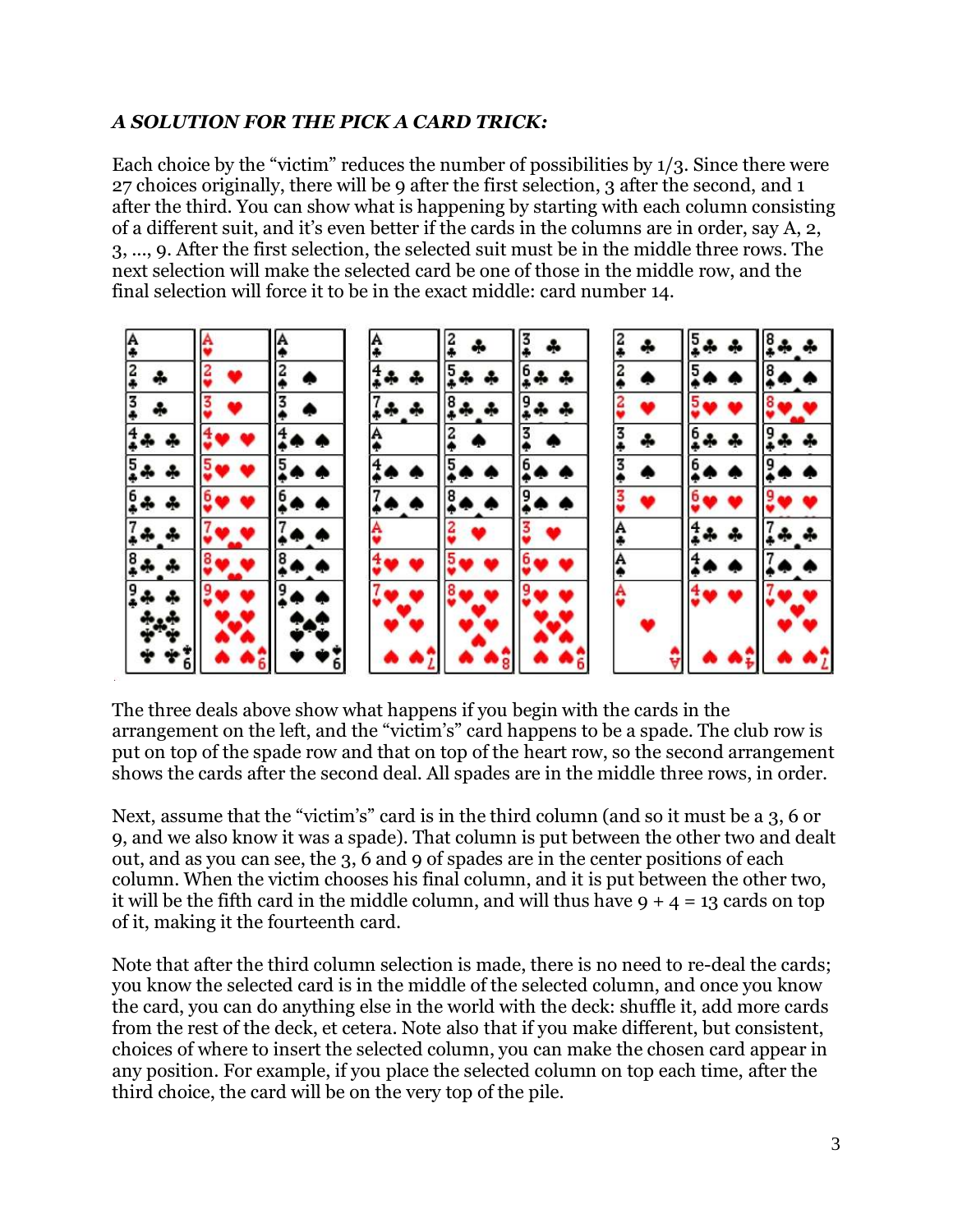Extensions:

 Consider the cards organized in three blocks of three rows with three columns. If you can keep track of where the stack is placed first (F), second (S) and third (T), then on the fourth deal the card will be located at the T block, S row and F column.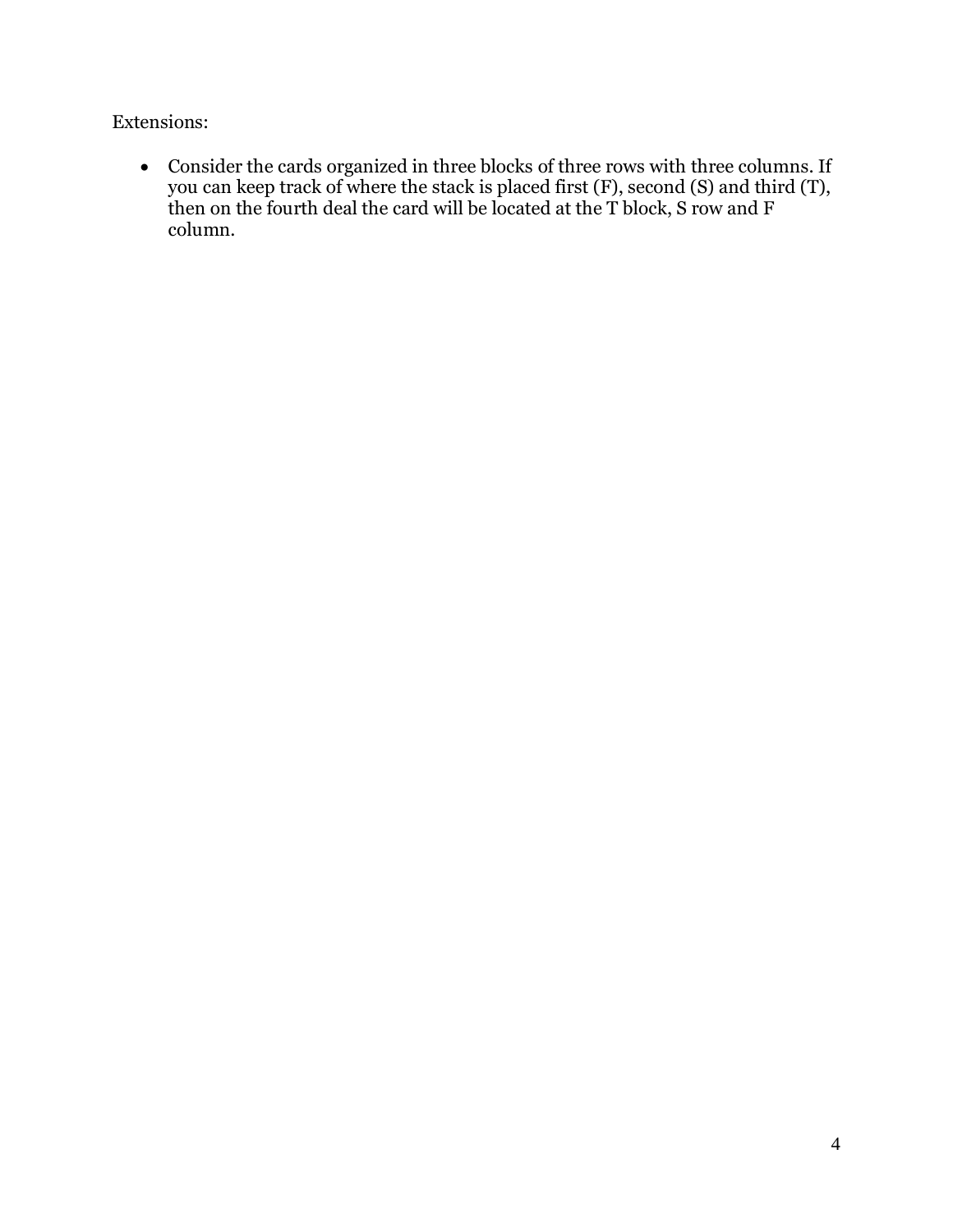#### *THE "FITCH CHENEY" TRICK*

The "Fitch Cheney" trick is fairly sophisticated. It requires an accomplice who is also good. The victim, however, need not be sophisticated at all.

The victim selects any five cards from a deck of cards while the performer is not present and gives them to the accomplice. The accomplice picks a single card from the set, places it face-down, and hands the four remaining cards to the performer when she returns. The performer looks at the four cards and names the face-down card. In fact, the accomplice can give the pack of four cards to the victim to hand to the performer and leave the room to assure that he is not giving the performer any information by bodylanguage, et cetera. All the performer has to work with is the deck of four cards.

On the face of it, this is impossible. The performer sees only four cards which could be arranged in 4! = 24 different orders, but there are 52 *−* 4 = 48 possibilities for the remaining face-down card. But there is more: the accomplice can not only arrange the deck of four cards, but can choose the face-down card, so he actually has 5*×*4! = 120 different courses of action. There are many ways to do this. Can you come up with a system that allows for complete determination of the fifth card?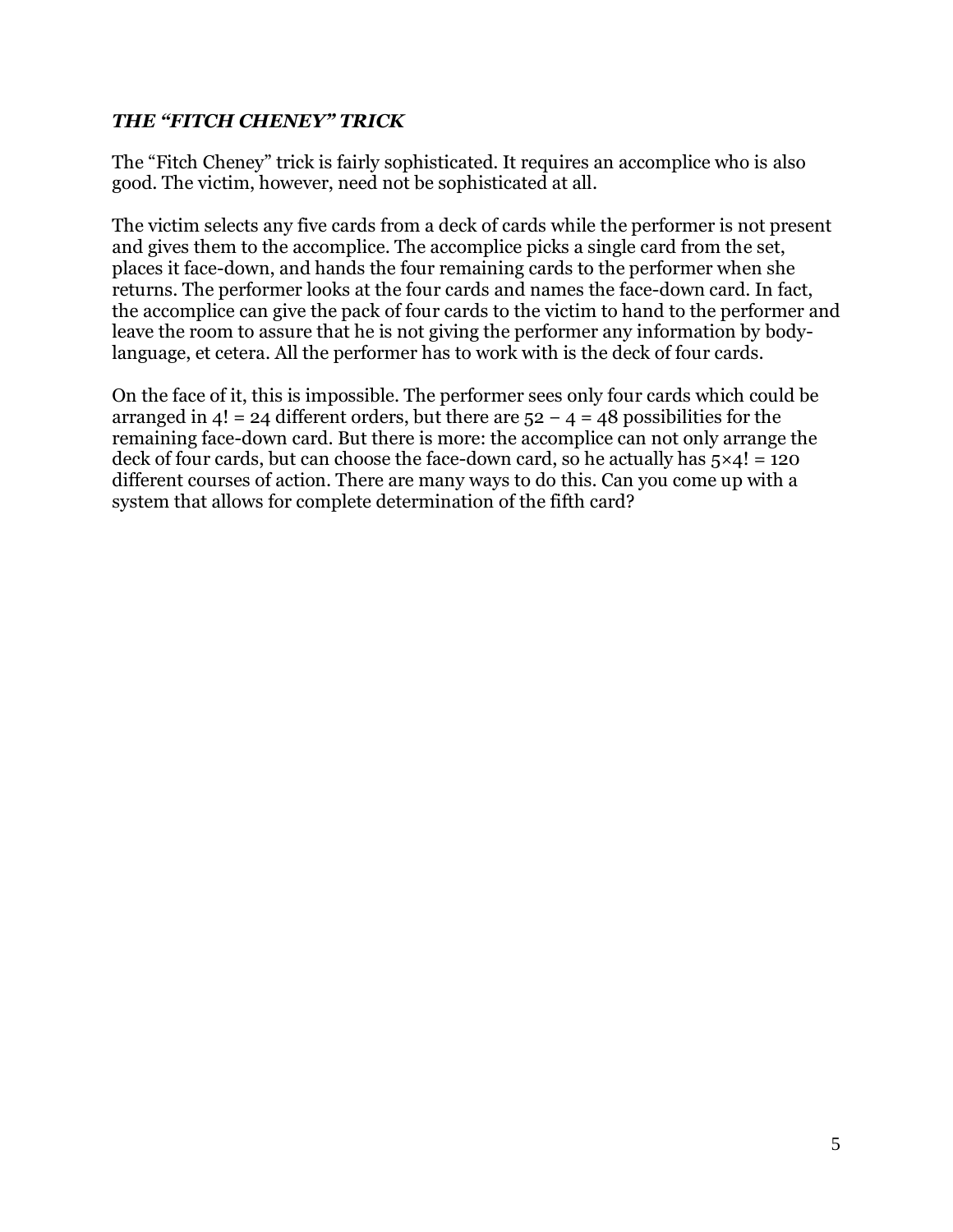#### *POTENTIAL DISCUSSION FOR THE FITCH CHENEY TRICK:*

What follows is a reasonable approach that does not require too much mental effort (although it does require some, and definitely requires practice, especially to do it quickly).

First, the accomplice and the performer need to agree on a ranking for a deck of cards. Any ranking will do, and if they are bridge players, for example, they might agree that any 2 is less than any 3, and so on, up to jack, queen, king, and ace is the "largest". If there are two equal cards, the "bridge ordering" of the suits determines the larger card:

clubs *<* diamonds *<* hearts *<* spades*.*

Since there are five cards, at least two of them must be in the same suit, and if you agree to count in a circle, as: 2*,* 3*,* 4*, . . . ,* 9*,* 10, jack, queen, king, ace, 2, 3, . . . , then starting from one of those two cards you can get to the other in six or fewer steps. For example, if the two cards are the 4 and king, then the king is the starting card, and counting up as: "ace, 2*,* 3*,* 4" makes the 4 exactly four steps up from the king.

The accomplice places this starting card on top of the deck of four cards to be handed to the performer, so the performer immediately knows the suit and a starting place. To determine the card, she only needs to know how many steps up to take to get there, and this number will be between 1 and 6. Luckily, there are six permutations available for the remaining three cards, and the performer and accomplice need only agree on an assignment of orderings to numbers to pass this information using the remaining three cards. The three cards are ranked as discussed above, so assume that *A*, *B* and *C*  represent the smallest, middle, and largest card, respectively, using that ranking. Here's a possible assignment:

1 = *ABC* 2 = *ACB* 3 = *BAC* 4 = *BCA* 5 = *CAB* 6 = *CBA.*

This is relatively easy to remember since the rank orders are in alphabetical order. As an example, suppose the five cards chosen by the victim are 2*S*, 2*H*, *QH*, 5*D* and 2*C*, where "*QH*" means the "queen of hearts", et cetera.

The only pair of cards that are in the same suit are the 2*H* and the *QH*. It's too many steps from the two to the queen, so the queen of hearts must be the starting card, and there are three steps necessary to get to 6 the two from the queen: "king, ace, 2". Thus the accomplice places the queen of hearts on the top of the deck of four cards and places the two of hearts face-down on the table. The remaining cards are ordered as follows: 2*C <* 2*S <* 5*D* and we need to order them to encode "three steps". Three is encoded by "middle, low, high", or 2*S,* 2*C,* 5*D*, so the deck handed to the performer looks like: *QH,*  2*S,* 2*C,* 5*D*.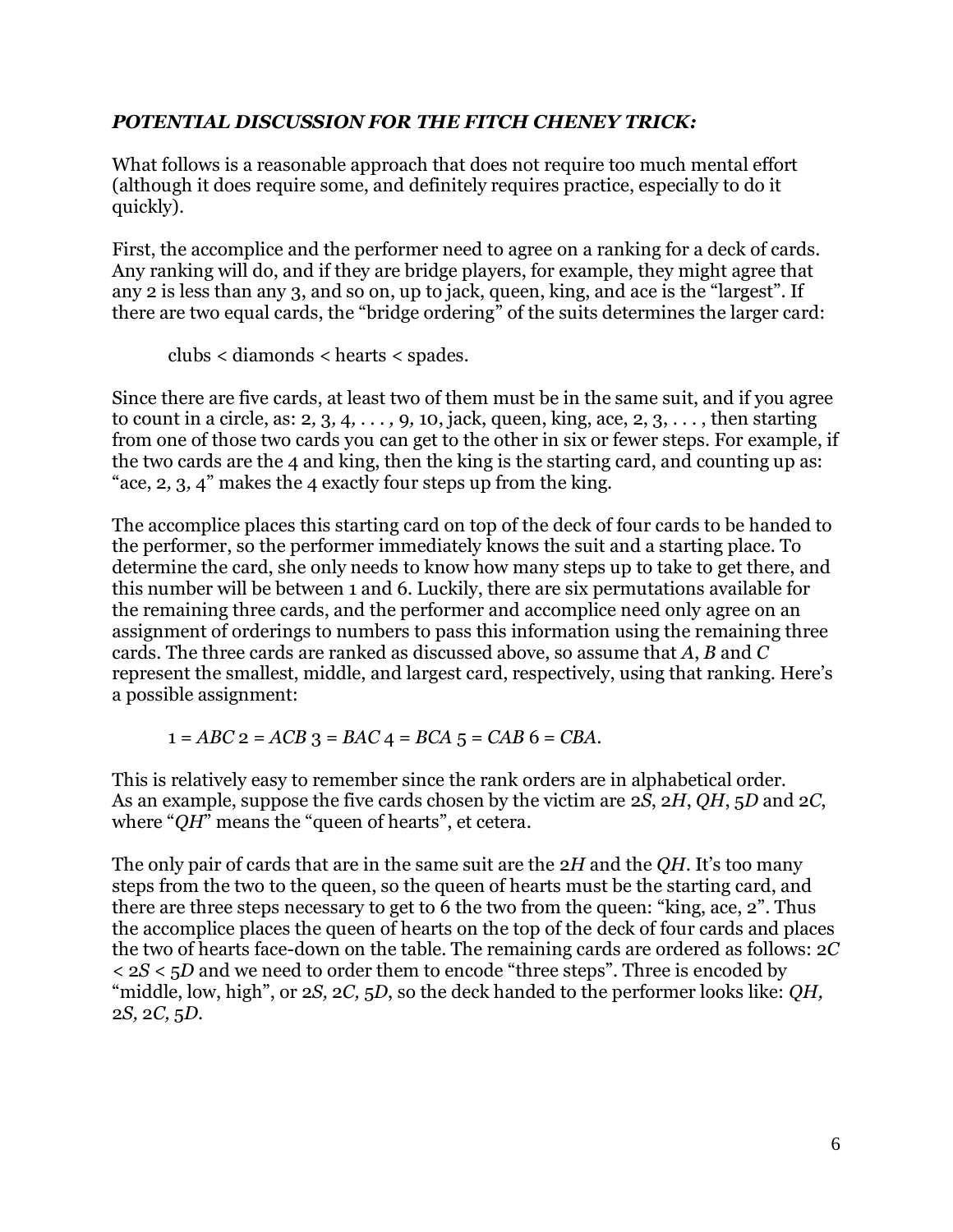#### *PICK-A-PAIR*

Pre-arrangement : Remove all tens and picture cards from the deck.

The magician asks a spectator to shuffle the cards. He then takes a bunch of cards and fans them in front of the spectator who is asked to pick a card from the fan. The spectator is to remember the chosen card and replace it in the pack.

The magician then asks the spectator to multiply the value of the card they picked by 2 and then after adding 5, to multiply that number by 5. The spectator is then asked to remember the total they arrive at.

Next, the magician lets the helper select another card in the deck, and that value, they are to add to the total that they had arrived at earlier. The spectator is finally asked to reveal their total to the magician. At which point the magician reveals their the original two cards.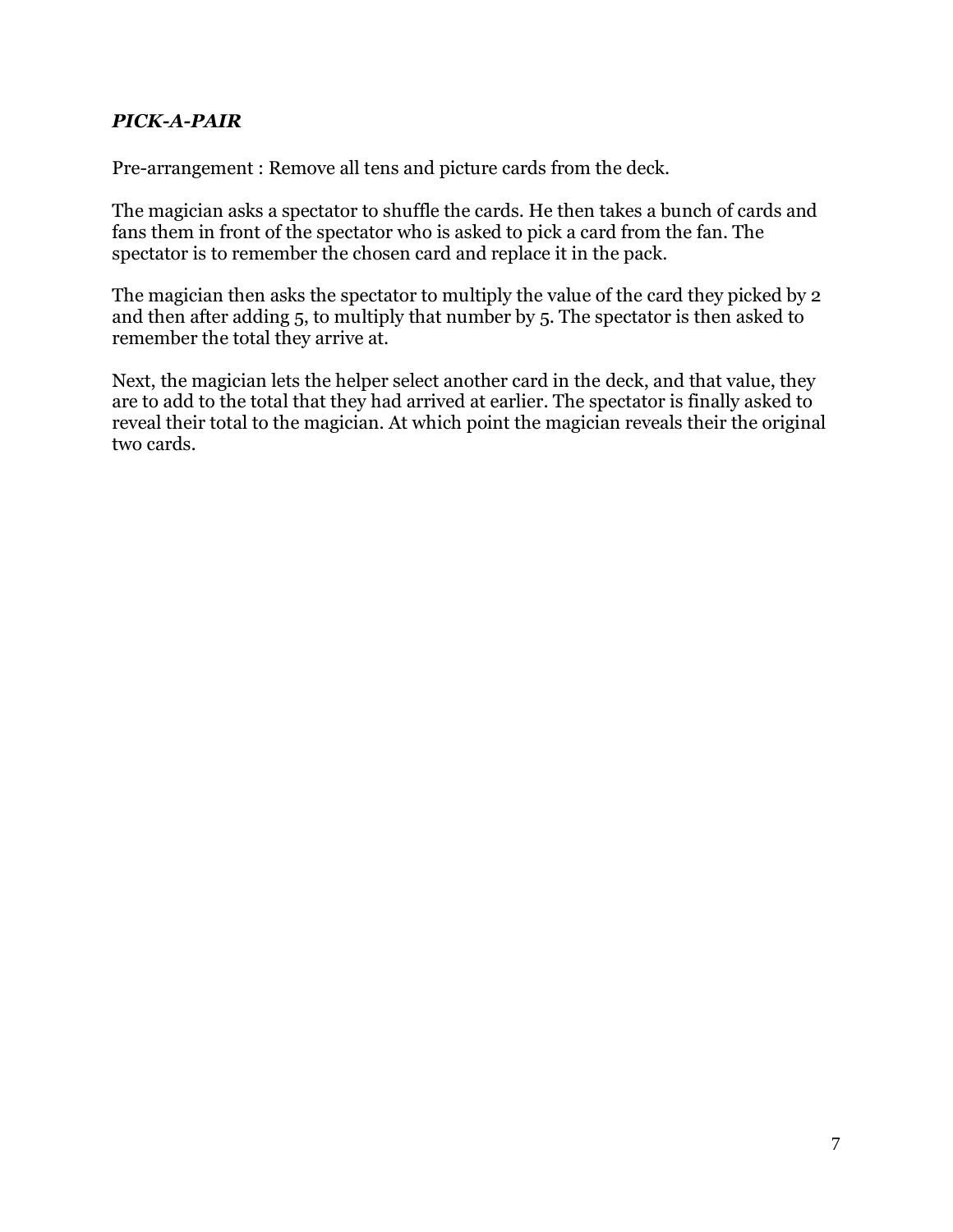## *POTENTIAL DISCUSSION FOR PICK-A-PAIR TRICK:*

# When you hear their total, subtract 25. **The two digits you get will be the two cards they chose.**

For example, if their total is 76 then their two selected cards would have been an 8 and a six  $(86 - 25 = 51$  -> cards were a 5 and a 1). This is a self working mathematical trick.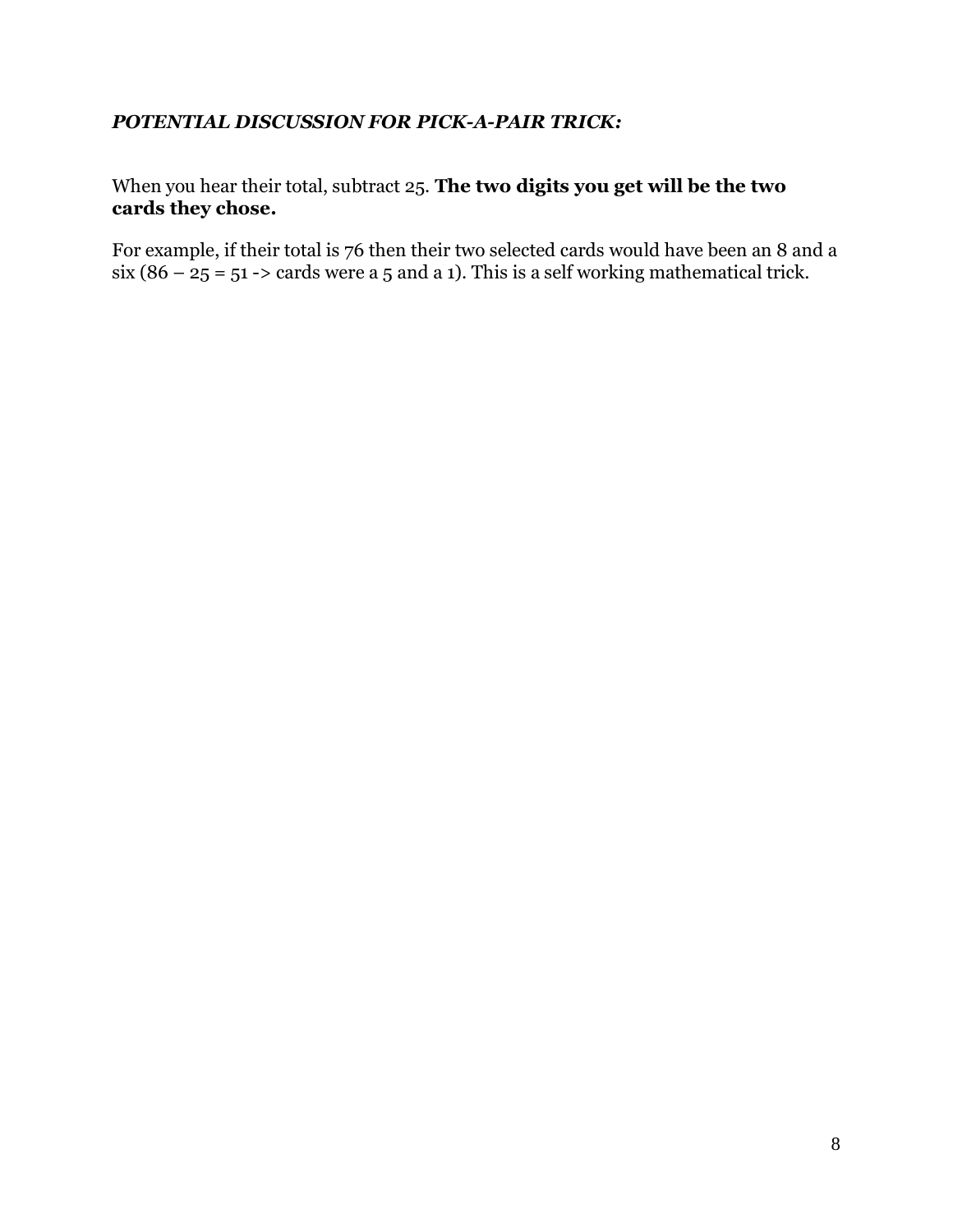## *PIANO DUET*

The magician invites a volunteer to sit at a his table and to place his hands as if playing the piano. He then places two cards between the third and little finger of the volunteers left hand saying: 'Here's one pair'. Then another two cards between the third and second fingers saying:'Here's another pair'. Next the magician puts two cards between the first and second fingers saying: 'And here's another pair' Lastly, he places two cards between the volunteers forefinger and thumb saying: 'And yet another pair here as well'.

The magician does the same with the volunteers right hand except this time he puts only one card between the thumb and forefinger stressing: 'but this one is an odd card'.

The performer repeats what he has done always stressing that cards were placed in pairs. He then continues in the same fashion only this time he removes each of the pairs of cards from the volunteers left hand, separates them and places them side by side on the table - again stressing: 'Here's a pair'. He continues with the helper's right hand pairs until he reaches the one odd card which he hands to the volunteer asking him to place it on top of either of the two piles.

This done, the magician taps the pile on which the volunteer placed the odd card and says that the odd card will magically fly across to the other pile. He then picks up the pile which is supposed to have the extra card added and separates the cards into side by side pairs saying each time once again: 'Here's a pair'.

The volunteer sees that there are four pairs of cards and the odd card has apparantly vanished! The magician separates the other pile in the same manner and the volunteer sees that there is an odd card! - the illusion is complete - the odd card must have jumped across to the other pile!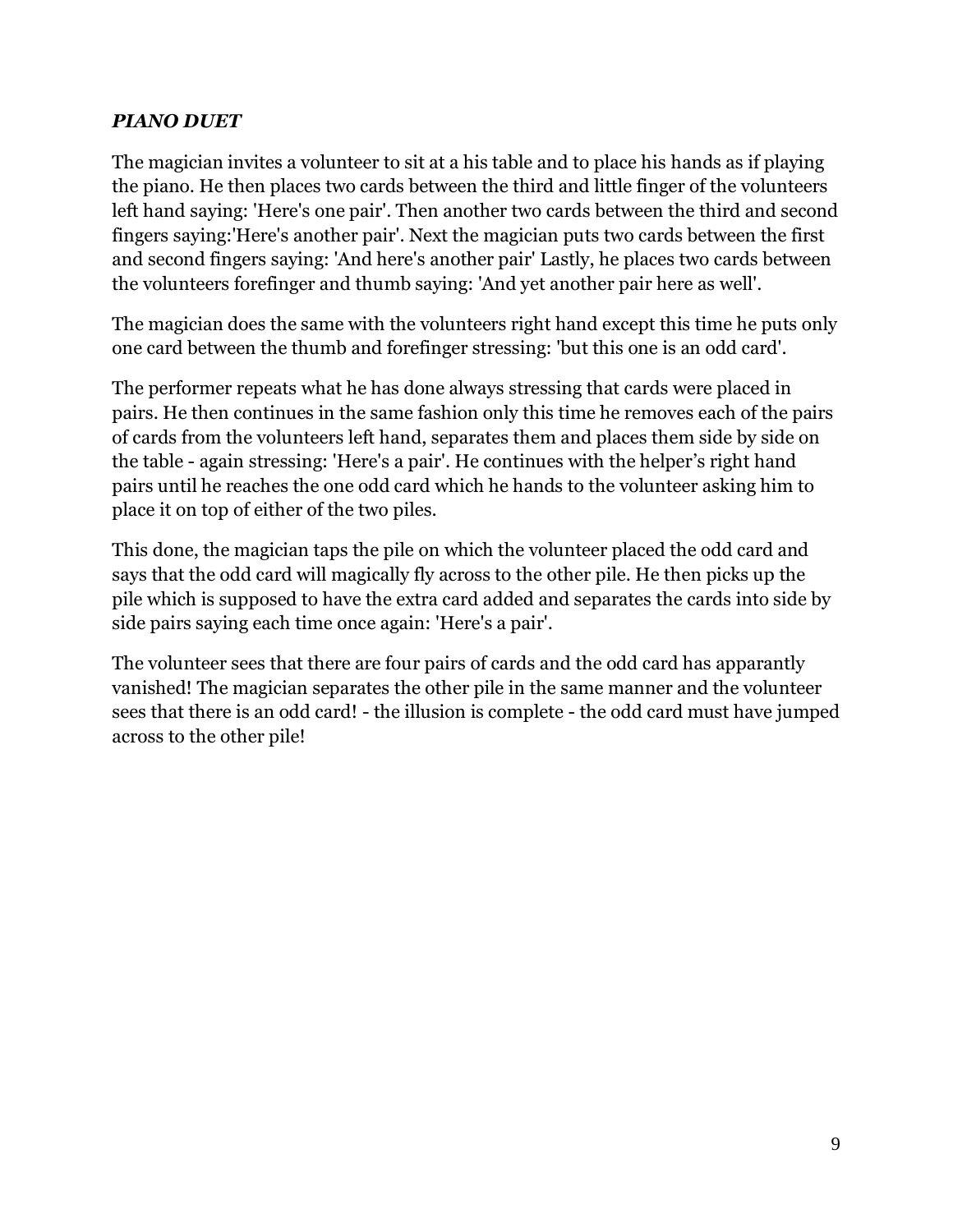## *POTENTIAL DISCUSSION FOR THE PIANO DUET:*

This trick works because of course earlier in the trick the volunteer is holding 4 pairs of cards in the left hand and 3 pairs and one odd card in the right. The cards are then divided into two piles of seven cards which the volunteer doesn't notice because of the emphasis on pairs. When the odd card is added to a pile it turns it into an even numbered pile!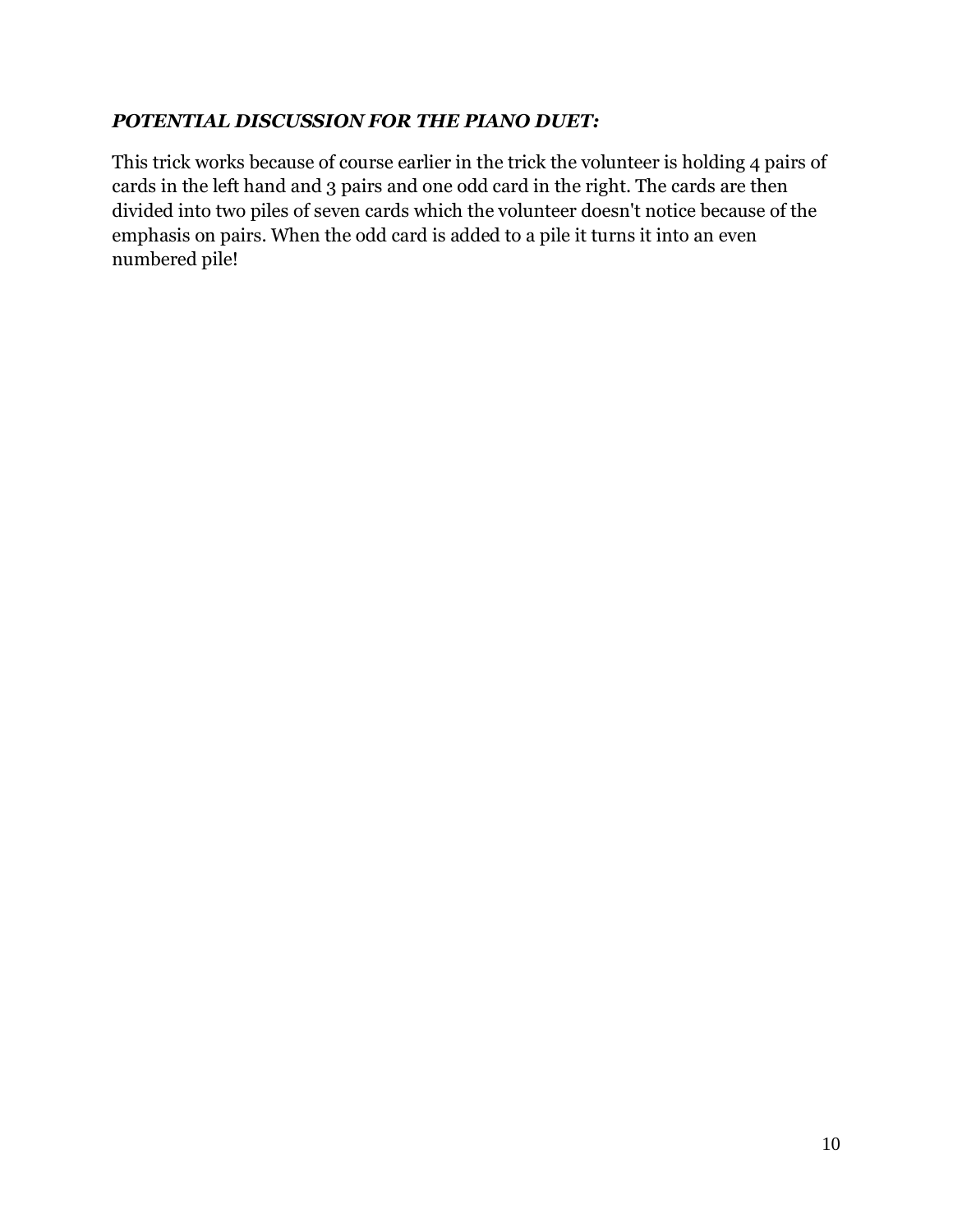## *MENTAL AGILITY*

This mathematical trick can be performed with any pack. The magician can reveal a chosen card even when it is selected with his back turned.

Get a spectator to think of a number between one and 10. Then ask him to shuffle the pack (this can be be his own if you like) and get him to count down to the number thought of and make a note of the card but to leave it in the same position. Get him to do this while your back is turned.

After he has done this, turn around and take the pack placing it behind your back then rapidly count off 19 cards and as you do so reverse their order replacing them on the top of the pack. As you do this, say that you will put the card at number 20.

Finally, bring the pack from behind your back and ask the spectator which number he thought of -- for example if it was a five then begin your count with in this example 6 dealing the cards one at a time. When you reach 20, get the spectator to name his card and when you turn it over, to his amazement, it is his card.

# *VARIATION ON MENTAL AGILITY:*

Whilst your back is turned, get a spectator to shuffle a pack of cards which can be his own if you like, then to select a card from the pack and place it face down on the table. Next, ask the spectator to make two small piles of cards each with the same even number next to his selected card (for example two piles of four cards or two piles of five cards) and to place one of the piles in his pocket and the other one on top of the selected card which is face down on the table. Finally ask the spectator to take the a pile of cards on the table including his selected card and placed the pile on top of the pack. After all this is done you can turn around.

Now you, the magician pick up the pack and put it behind your back reminding the spectator how you couldn't possibly know which card he selected and its position in the pack. Next count 15 cards from the top reversing their order as you do so and replace them on top of the pack. Bring the pack round the front until the spectator that you are now going to make the situation even more difficult for yourself by asking him to take the small packet of cards from his pocket and place them on top of the pack also. Get the spectator to do this and when it is done, the selected card will now be the 15th card from the top of the pack and of course there are many ways that you can reveal this in as entertaining way as possible.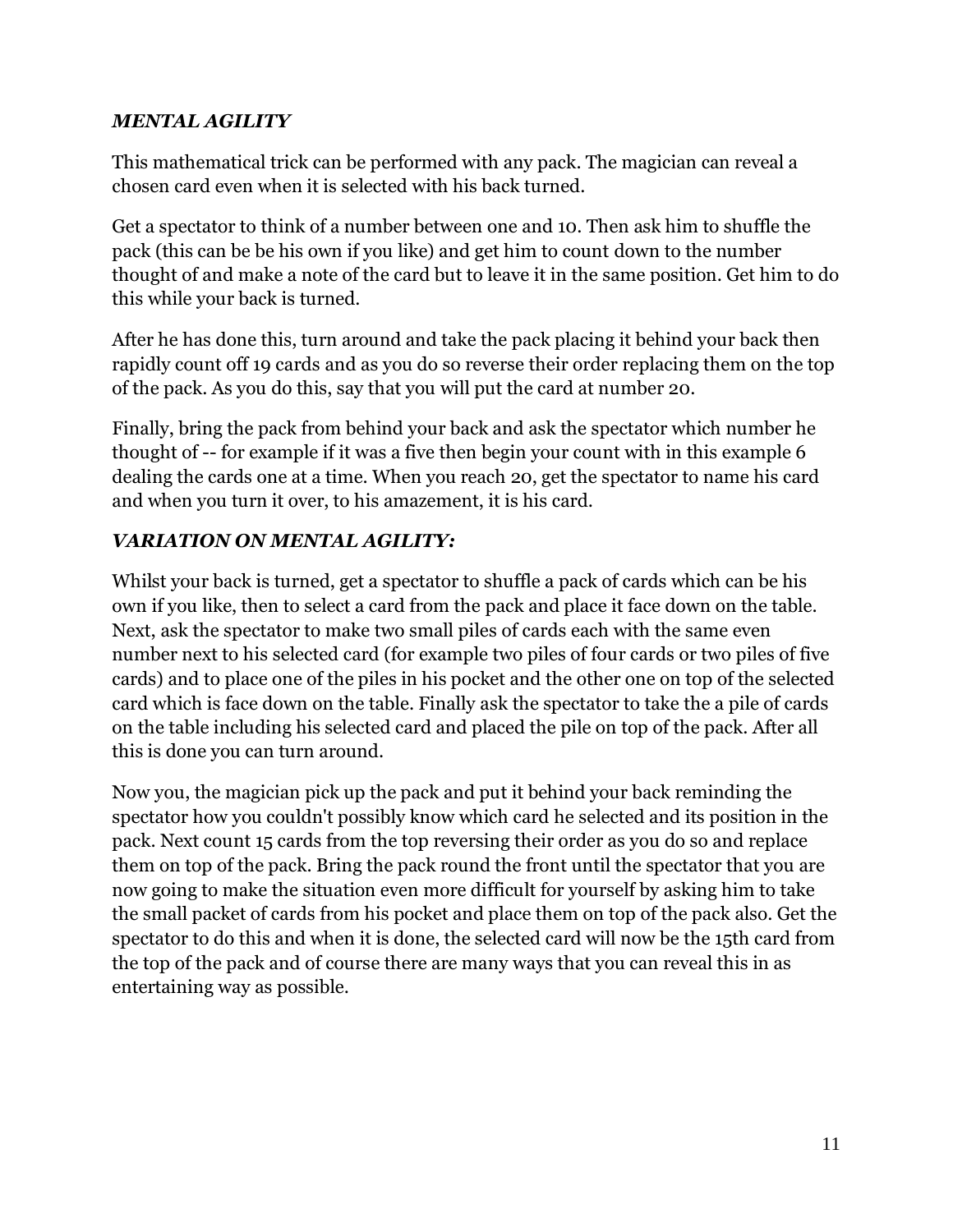## *ANY WAY YOU COUNT THEM*

- 1. Tell a spectator that each card represents a number--A is 1, J is 11, Q is 12, K is 13, and the rest have their face value.
- 2. Tell the person to pick up the top card and place it face up on the table.
- 3. State its number and then count onto it enough cards to reach 13. For example, if the card is a Jack, say "Eleven..." and then deal two cards onto it while you say, "...twelve, thirteen."
- 4. Flip over this stack and set it aside.
- 5. Repeat Steps 2-4 until 13 cannot be reached with the remaining cards. Set these aside (if the count works out evenly, don't worry).
- 6. Have the spectator choose 3 piles. Remove all of the other piles and add them to the cards (if any) remaining from step 5.
- 7. Pick up the pile of cards remaining from steps 5-6, count off 10 cards and set them aside.
- 8. Have the spectator choose 2 of the remaining 3 piles. Turn the top cards on these 2 piles face up.
- 9. Add together the values of the two face-up cards, count out their sum from the cards you're holding and set them aside.
- 10. Have the spectator count the number of cards left in your hand.
- 11. Tell him or her to flip over the top card on the remaining pile. It is equal to the number of cards left in your hand.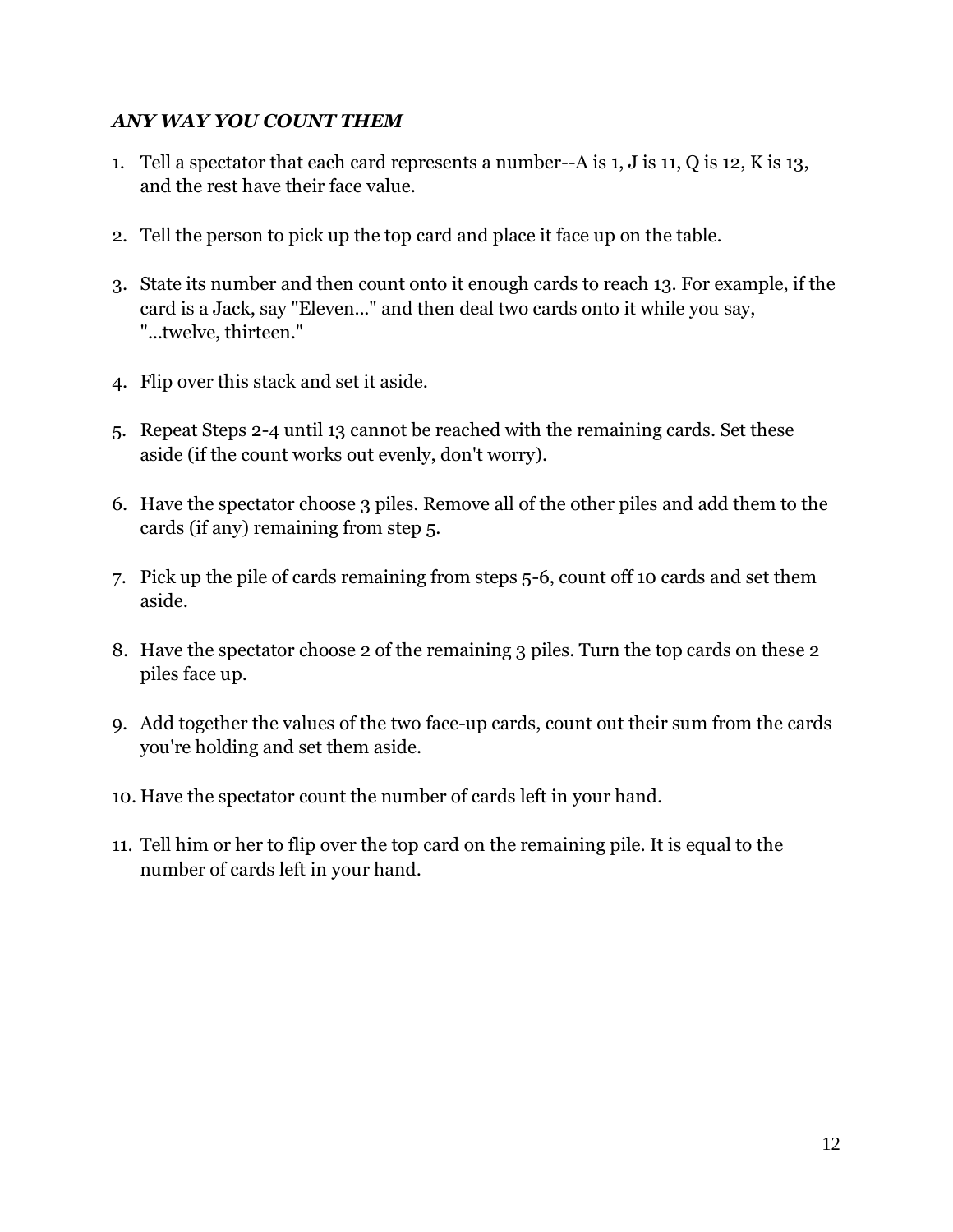# *RISING CARD (This is a fancy variation of the Pick-a-card trick)*

- 1. Deal out five piles with five cards in each pile.
- 2. Tell the spectator to pick a pile. Pick up the pile and tell her (or him) to look at any specific card and memorize it.
- 3. Put the pile down.
- 4. Pick up two of the other piles. Put her pile on top of those two, and put the two remaining piles on top. Her pile will be the middle one.
- 5. Deal out the cards in the OPPOSITE order. That is, form the stacks by laying cards down for stack 1, then stack 2, then stack 3, then stack 1 etc.
- 6. Show her the cards in one pile and ask if she sees her card. Do this until you find her pile again.
- 7. Combine two of the piles into a single stack.
- 8. Pick up the top card of her pile and place it on the stack so that it projects about one inch beyond the end. Pick up the next card from her pile and place it on the other so that its end projects half an inch in the opposite direction. Continue with the other three cards in her pile so that the third card sticks out an inch at one end, the fourth card sticking out a half-inch at the other end, and so on.
- 9. Place the remaining two piles on top of the rest of the cards.
- 10. Hold up the deck so that three cards stick out of the top and two cards out of the bottom. Tap the three cards down until they're flush.
- 11. Tap the bottom two cards up until they're flush.
- 12. One card will rise above the rest. This is her card!!!!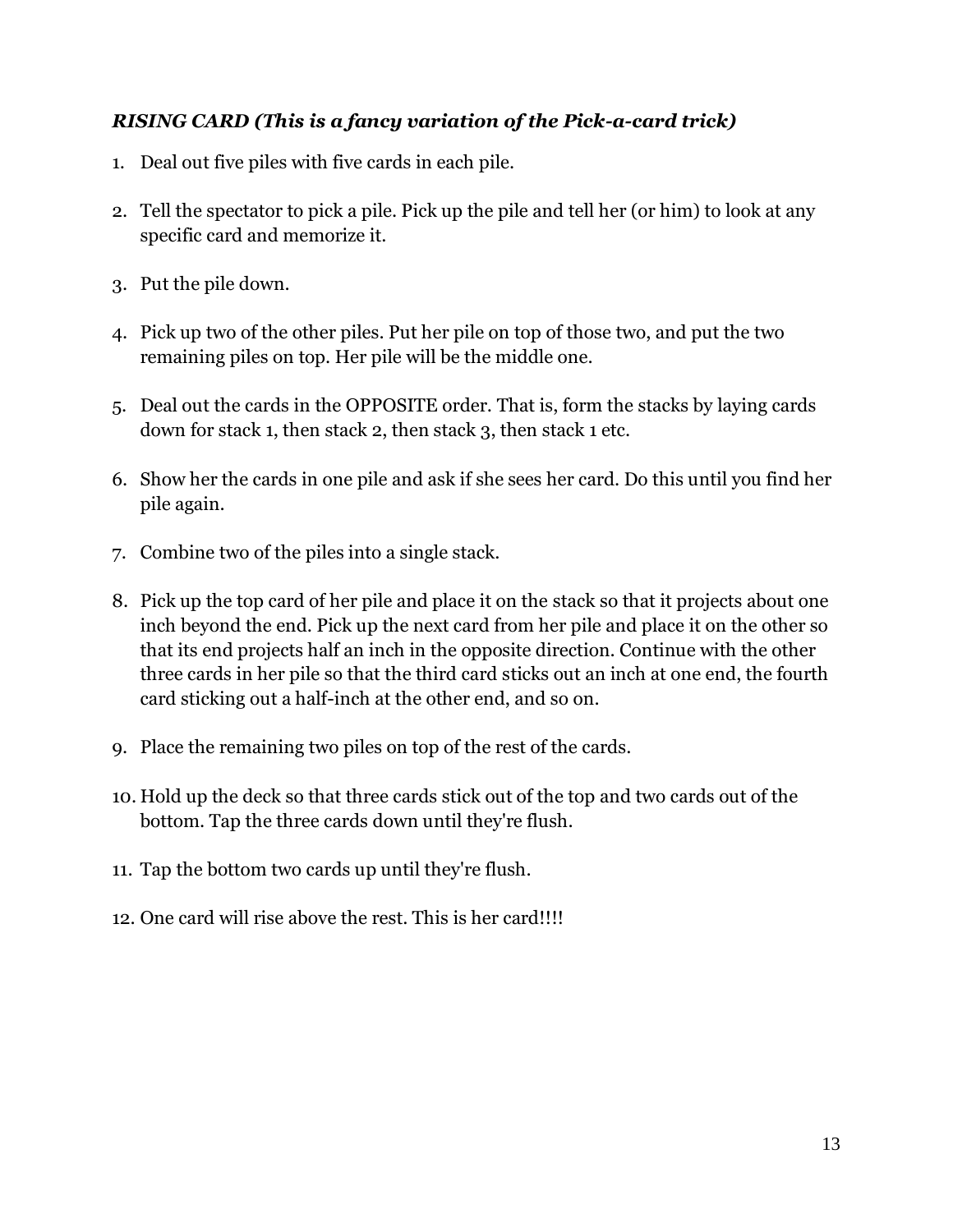## *THE O'HENRY TRICK*

Preparation: Before the trick make up a packet containing 20 black cards and one red (we'll say the Queen of Hearts.) Put the red card 10th from the top. Place this packet on top of the rest of the pack.

In performing the trick say to the audience you will remove a random number of cards from the top of the pack, but remove the top 21 cards placed there earlier and disregard the rest of the pack (you no longer require them).

Give the packet of 21 cards to the spectator and turn your back. Tell the spectator to remove between one and ten cards from the top of the packet, count the number to themselves and put these cards into their pocket.

You tell the spectator you will predict which card they will choose and write it on a piece of paper. Write down the Queen of Hearts (or whatever the red card was), fold the paper and give it to a member of the audience to hold.

Turn back to face the spectator. Deal out from right to left ten cards from the remainder of the packet. Ask the spectator how many cards they have in their pocket and remind them that they had a free choice of between one and ten. Count from left to right the number they tell you. The last card counted is theirs (it's the Queen.) Open the piece of paper and show your prediction to be correct.

To top off the trick ask them to return the cards from their pocket and tell them that not only did they pick the card on the slip of paper, but they chose the only red card in the pack. Show that all the other cards were black.